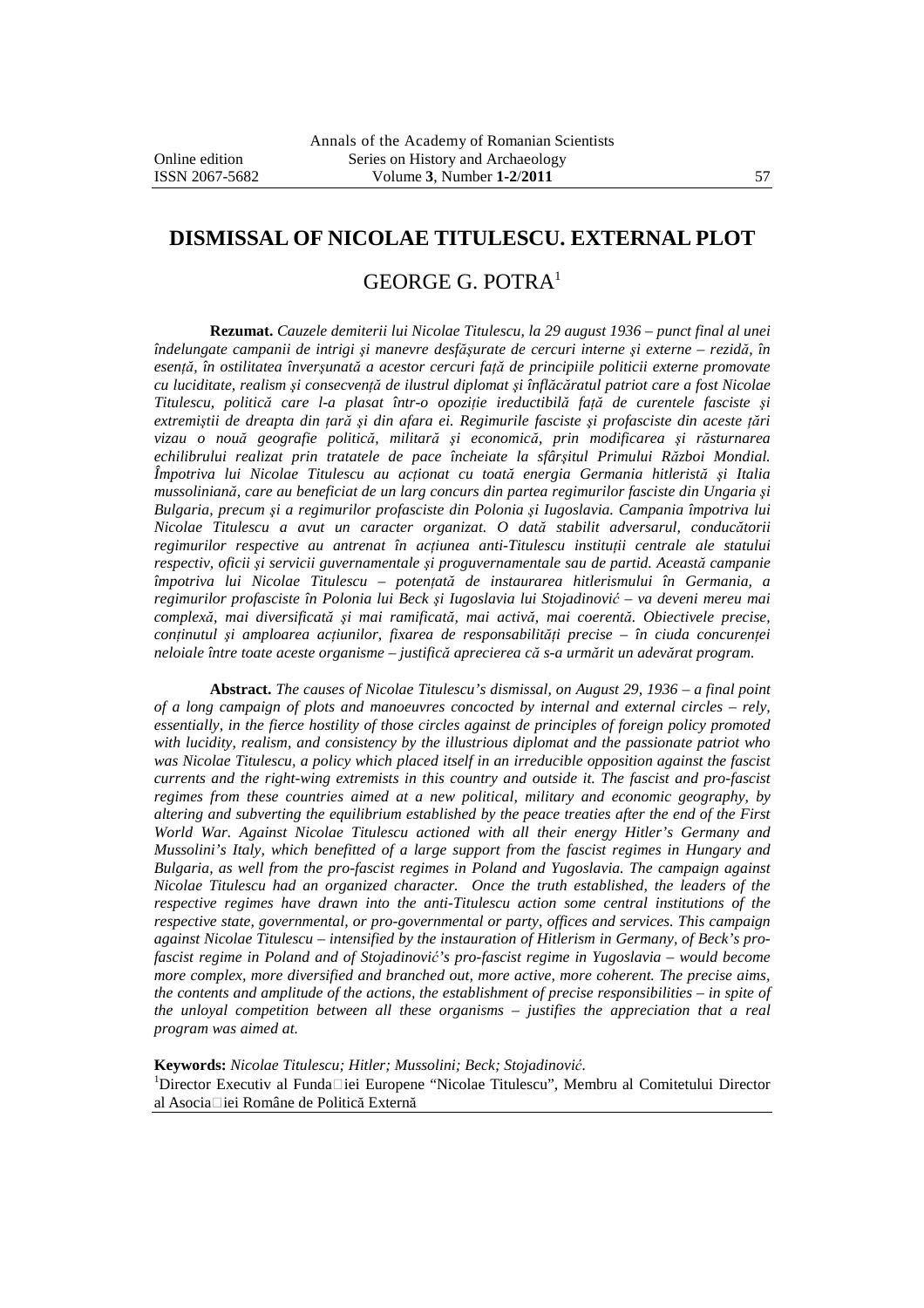The causes of Nicolae Titulescu's dismissal, on August 29, 1936 – a final point of a long campaign of plots and manoeuvres concocted by internal and external circles – rely, essentially, in the fierce hostility of those circles against de principles of foreign policy promoted with lucidity, realism, and consistency by the illustrious diplomat and the passionate patriot who was Nicolae Titulescu, a policy which placed itself in an irreducible opposition against the fascist currents and the right-wing extremists in this country and outside it.

Nicolae Titulescu, and especially his consistent action for peace, against the use of force, of aggression, for the creation of a climate of understanding and international cooperation, for the building of a system of security and the achievement of some palpable steps towards disarmament, for the safeguarding of sovereignty and national independence, have generated the hostility of right-wing extremists circles at home in those countries, whose international program aims at aggressive objectives.

On hostile positions against Nicolae Titulescu were also a series of parties and politicians, reviews and newspapers, both at home and abroad, which had nothing to do with the extreme right, and so much the less with fascism, acting only as motivated by group interests or out of opportunism, scurviness or out of personal aversion.

There were also enemies coming from parties in power (in the case of Romanian governments) and from allied countries or only friendly countries in the European space.

We must underline that there were a lot of coincidences from anti-Titulescu reasons, either caused by internal or external forces, as it stands equally true that there were a lot non-coincidences of anti-Titulescu reasons, which, in the case of extremely great diversity of methods and means – political denunciation, intrigue, subversion, calumny, hostilely persistent actions of some press circles and of some groupings, formations and political parties, blackmail, menace with physical elimination. a.o. – complicated the configuration of the plot, turning Nicolae Titulescu into the "Enemy No. 1".

We have got today an appreciable volume of information and exegeses about the internal intrigue and the external plot, already published or not published, of articles, studies or specific works dedicated exclusively or partially to Nicolae Titulescu. On this basis, we might begin, anyway we may try, to write this special chapter of the 20th century political conspiracy.

The anti-Titulescu demarche was the object of several researches, in Romania and in other countries, which materialized into articles, studies and parts of some works dedicated to the life and activity of Nicolae Titulescu, to Romanian foreign policy or to international inter-war relations.<sup>1</sup>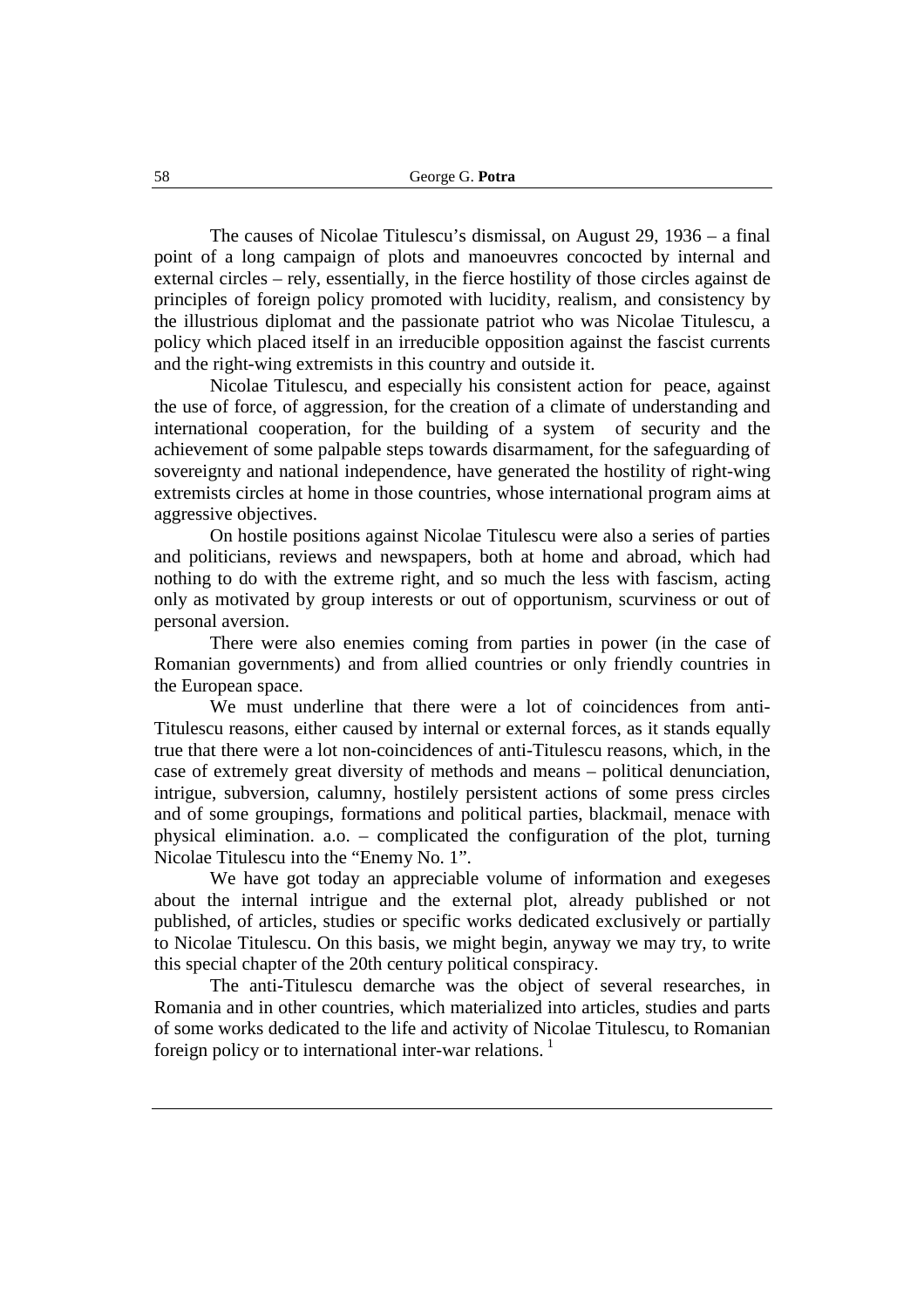Against Nicolae Titulescu actioned with all their energy Hitler Germany<sup>2</sup> and Mussolini's Italy<sup>3</sup>, which benefitted of a large support from the fascist regimes in Hungary<sup>4</sup> and Bulgaria<sup>5</sup>, as well from the pro-fascist regimes in Poland  $^6$  and Yugoslavia<sup>7</sup>.

We do not intend to present in the present work the whole external conspiracy – as much as it could have been reconstituted – against Nicolae Titulescu – against the Romania's inter-war foreign policy, against Romania itself. This would form the object of a separate volume, which we intend to commit to a publishing house.

We reduce ourselves to some general considerations regarding the grounds that motivated the actions of those regimes, forces and external circles, the ways and means used.

Nicolae Titulescu's thinking and action placed the Romanian politician and diplomat in an irreducible opposition against the foreign policy programmes and actions of the fascist and pro-fascist regimes that aimed at a new political, military and economic geography, by altering and subverting the equilibrium established by the peace treaties after the end of the First World War.

Defending the peace treaties concluded after the First World War; enrolling himself among the most devoted servers of the newly created League of Nations; imagining new and new measures and instruments for the consolidation of international law, of the norms and democratic principles of the inter-state relations; making a determining contribution to the creation of regional security bodies, as for instance the Little Entente and the Balkan Entente; having a major part in the orientation of the policy and action of these bodies for combating all the revisionist and revenge-seeking projects and actions of the fascist and profascist regimes; participating in all the demarches dedicated to security and disarmament; severely condemning all the attempts made by Italian fascism, German Hetaerism and Japanese militarism against the independence, sovereignty and territorial integrity of some states in Europe, Africa and Asia; acting for the consolidation of Romania's international situation, for the normalization and development of the relations with the Soviet Union, for the enlargement and consolidation of the relations with France and England, with the member-states of the Little Entente and the Balkan Entente, with a view to consolidating the front of peace and security; opposing firmly to all intrusions, pressures and political, military, economic blackmails of the fascist regime and their acolytes, Nicolae Titulescu was a live consciousness of the first half of the twentieth century. Nicolae Titulescu represented a major obstacle for the policy of Hitlerite Germany and Mussolinian Italy. Therefore, they launched against him the most ample, complex and long campaign known in history for the elimination of a politician. His proverbial intransigence and principality inconvenienced both the diplomatic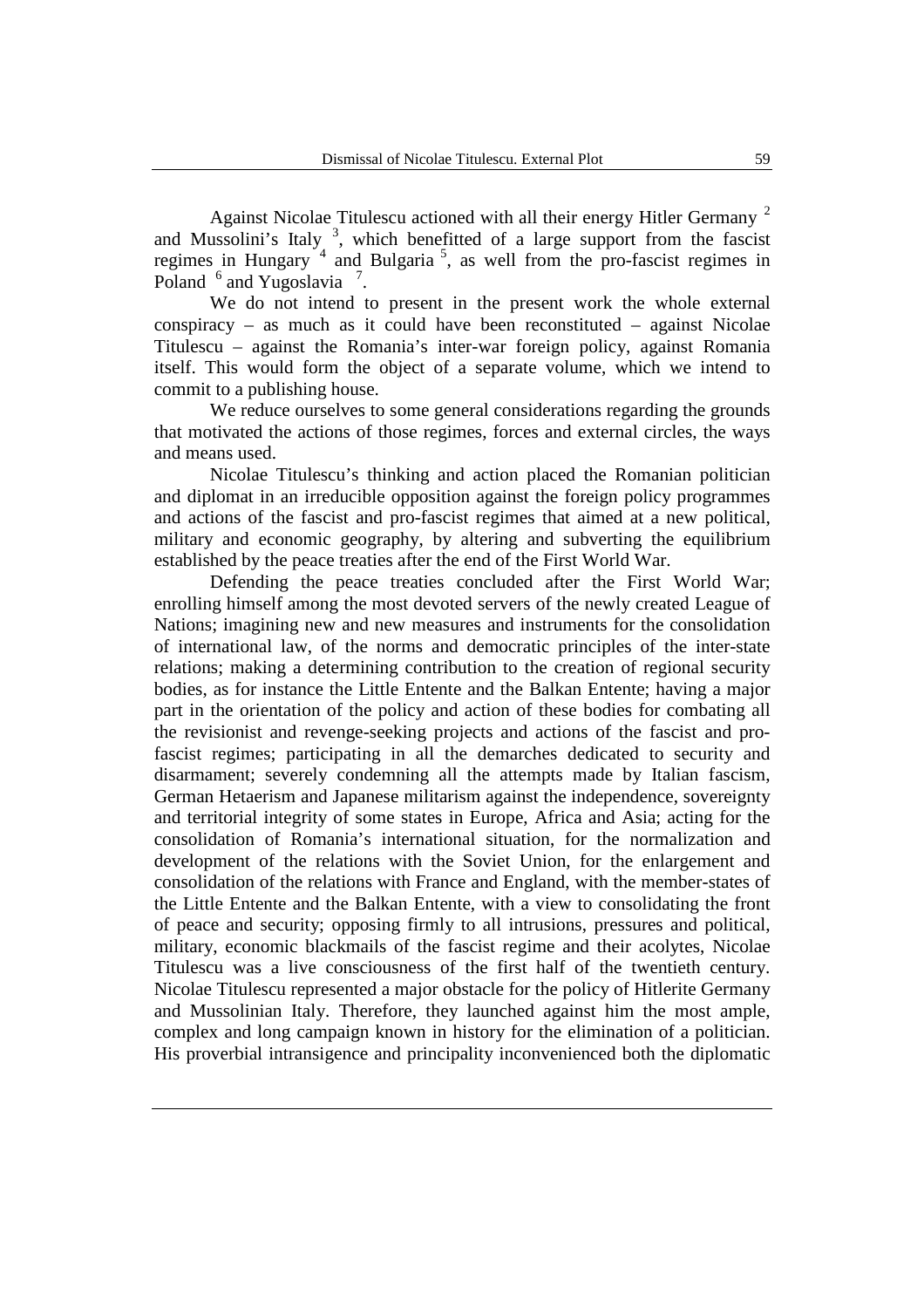chancelleries of Paris and London, more and more disposed to engage themselves on the lines of a conciliatory policy.

In the given international conjunctures, in which collective security had been seriously hit, due to the conciliatory positions of France and England, positions that would grown for worse and multiply, the external pressures of Hitler Germany and Mussolinian Italy, of their irresponsible fellow travellers, the Warsaw and Belgrade regimes, would have finally got effects in Bucharest.

There were, indisputably, several centres of action hostile to Romania and to Nicolae Titulescu. And if this stands fully true – even if the present volume does not intend to present the action of the whole range of forces which pronounced themselves and conspired in this sense – it is not less clear that all these have implied and affirmed themselves differently in point of weight and surface in various periods, the immediate spheres and the specificity of the action requiring a change of emplacement, an alternance of roles. Thus, beyond any reserves formulated on the basis of actions at a given moment, we can state without any fright to be wrong that Berlin represented – by the very reasons of its action against Romanian's foreign policy and against Nicolae Titulescu, by its general potentiality, by political, economic, military and other arguments which it disposed of and used, by all sort of institutions and specialist organisms engaged in this action, by the human forces and outstanding financial forces, by the organizational know-how and the coordination capability – the main action centre. It assumed the tasks of ordinating and coordinating factor of the actions against Nicolae Titulescu. This centre, having, as we already mentioned, the main weight in the anti-Titulescu front, assumed the task to designate both general and particular objectives, to designate the directions of action, to facilitate the establishment of connections between the main forces of action, of centralizing and systematizing information in the given problem, of corroborating, processing and analyzing the data obtained, to elaborate – on the basis of all elements obtained by the evaluation of the respective information – new programmes of action, be their official, or subversive.

We should underline before anything else the very early character of this campaign. We should note that it began when the problem of establishing Romanian-Soviet relations and of a treaty of mutual Romanian-Soviet assistance (questions that would push to paroxysm the campaign of Germany, Italy, Poland and Yugoslavia against Nicolae Titulescu) had not been raised yet.

Paradoxically, the adverse attitudes are manifested by an ally, Poland, to be more precise, that would prove  $-$  in the conditions of the normalization of its relations with the Soviet Union – a total lack of understanding of Bucharest exigencies in the same direction, exigencies among which the recognition of Romania's rights on Bessarabia, the consecration of the fact that it could not be considered a litigious territory was first and foremost. The creation of the Little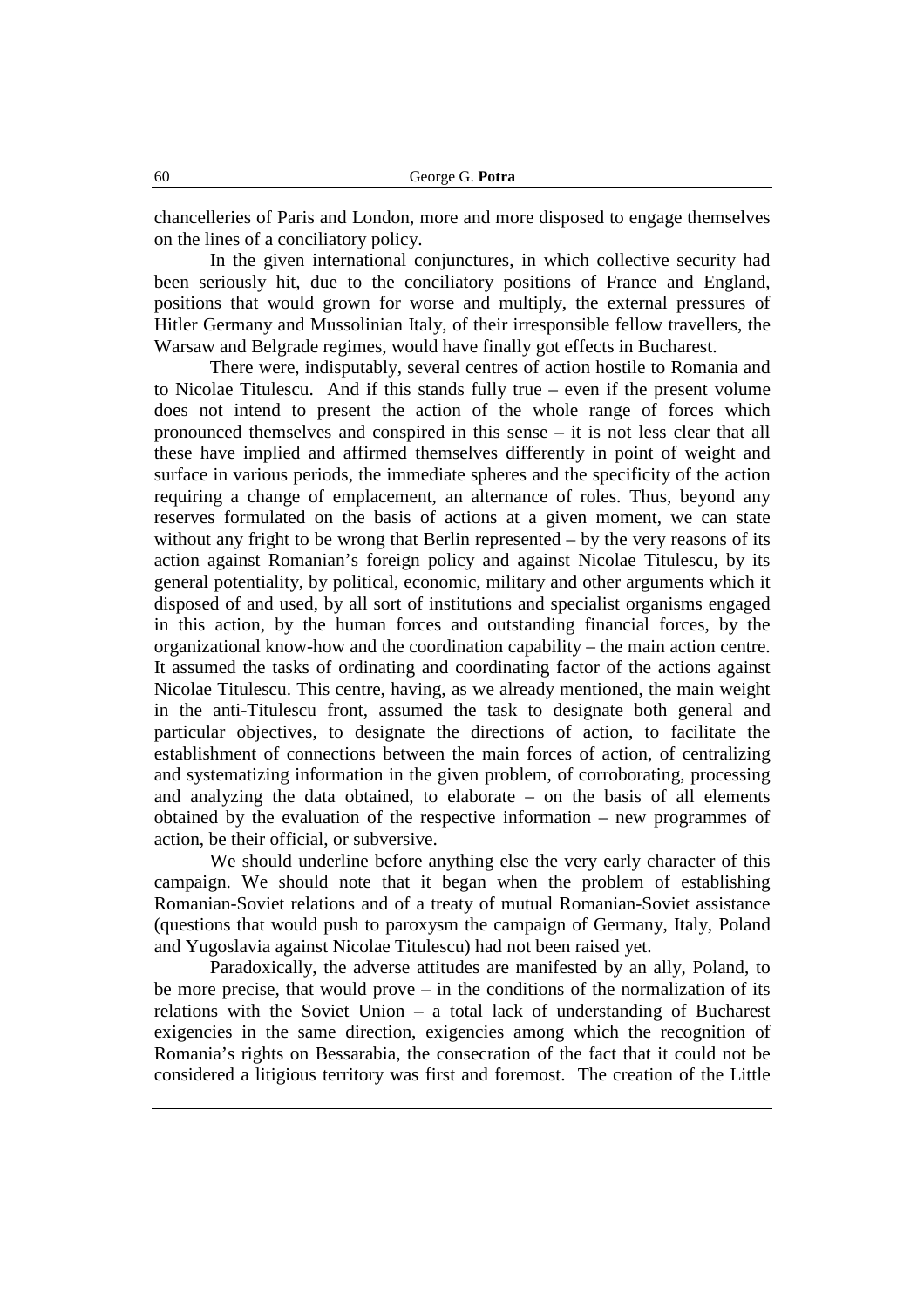Entente (1933) and of the Balkan Entente (1934) would highly irritate both Rome and Berlin that would see themselves confronted with two regional security organizations whose aim and action were in flagrant contradiction with their revisionist and expansionist interests in Central and South-Eastern Europe.

The opposition which Romania – through its foreign minister, Nicolae Titulescu – had manifested against the project of a Four-Power pact (Italy, Germany, France, England), the action carried out in Bucharest for the creation of a large front of refusal, which aimed at integrating not only the states of the Little Entente and of the Balkan Entente, but also of other small and middle-sized states of Europe, potentially menaced by the projected European directorate of the Great Powers and, finally, the insistent demarches made at the Paris and London cabinets had increased the adversity of the fascist, German and Italian regimes against Nicolae Titulescu generating some irritation by the French and British governments, that saw themselves thwarted in a demarche which, at least for some time, they had considered as convenient to their own interests. In spite of the fact that against the Four-Power Pact have been united numerous forces, Nicolae Titulescu was considered – rightfully – the main catalyser and, consequently, the main "culprit" for the miscarriage of the Italian and German intentions. The establishment of Romanian-Soviet relations in 1934 and the wish of the two parts to impart to the bilateral relations added content generated adverse reaction in Berlin and Rome, in Warsaw and Belgrade. As for the two capital cities, we want to say it now, the anti-Soviet and pro-German orientation imposed to the foreign policy of the two countries by Joseph Beck and Milan Stojadinović made that the positions, actions and initiatives of Bucharest be blamed and virulently disproved. If Warsaw disproved Nicolae Titulescu's concern to go further in the Romanian-Soviet relations, Belgrade formulated a categorical refusal to all the insistences of the Romanian foreign minister concerning the establishment of diplomatic relations between Belgrade and Moscow. The categorical positions adopted by Romania, on the one hand, and by Poland and Yugoslavia, on the other, the emphasis laid by Bucharest on the wish to mark palpable steps on the line of consolidating Romanian-Soviet relations and the adversity and anti-Soviet intransigence shown by Warsaw and Belgrade generated situations of tension and conflict between those countries.

The full powers received by Nicolae Titulescu in the summer of 1935 for the conclusion of a Romanian-Soviet pact of mutual assistance and his palpable actions in the second half of the same year and the first half of 1936 would coincide with an escalation of the adversity of Berlin, Rome. Warsaw and Belgrade, which would not cease to combat only Nicolae Titulescu, acting directly and on multiple planes for the elimination of the intractable and powerful Romanian politician and diplomat.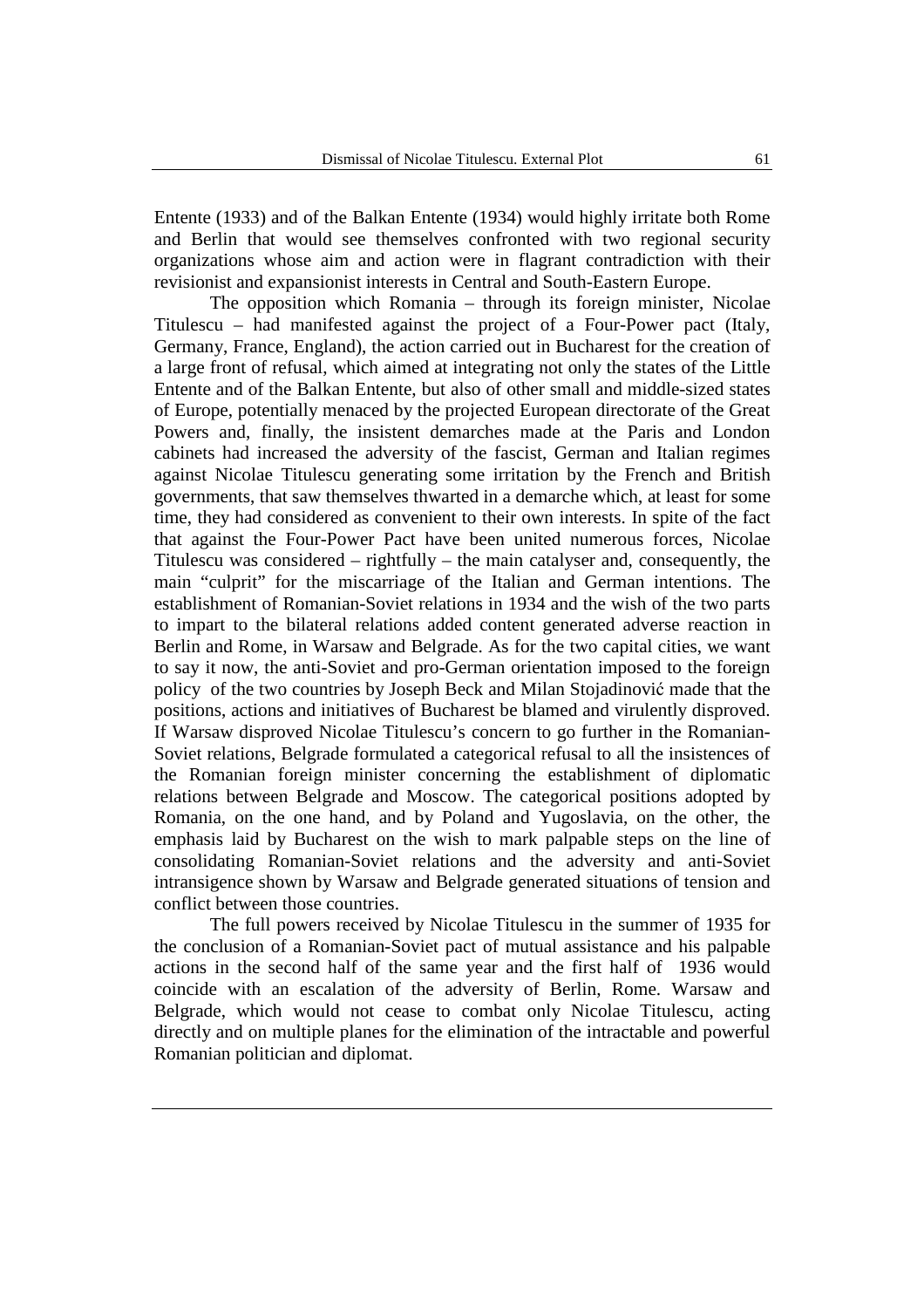The years 1935–1936 would add new moments of tension in the relations with Hitler Germany and fascist Italy. The campaign of Mussolinian Italy against Ethiopia found Romania at the helm of the countries that condemned without reserve the aggression that pronounced for and adopted economic sanctions. Nicolae Titulescu became for the Mussolinian regime the public enemy No. 1.

Nicolae Titulescu's attitude in the matter of non-intervention in the civil war in Spain was not of a nature to lessen in any way the adversity of Berlin and Rome that saw themselves condemned for the brutal intervention in the internal affairs of a country taking the side of the putschists.

Adding to all those stated above, the severe condemnation by Nicolae Titulescu of the invasion by Hitler's troops of the demilitarized Rhenan zone we would have a complete picture – far from being exhaustive, which we do not intend to do in this framework – of the events in connection with which – through its foreign minister – was obliged to confront itself with Germany, Italy, Poland and Yugoslavia.

As for the high tides and ebb-tides recorded in the external action against Nicolae Titulescu, one can say that in the 1932–1936 years there was an uninterrupted campaign against the head of the Romanian diplomatic chancellery. The action against Nicolae Titulescu continued even after his dismissal, on August 29, 1936, in other forms, of course, the prospects – however uncertain of his return on the Romanian political scene and on the European political scene – calling up further the energies of his adversaries. The fact that this campaign continued even after Nicolae Titulescu's dismissal proves indubitably that Nicolae Titulescu was no the central target, but a target of the respective regimes. Having an eye to the change of Romania's foreign policy, they had been naïve enough to believe, at a certain moment, that Nicolae Titulescu's dismissal would determine a change of the bases of Romania's foreign policy, which proved absolutely wrong. This very fact – and we are anticipating when saying that the changes were those expected by the adversaries – made the anti-Romanian action to continue, at least as Berlin and Rome were concerned, which will not cease to reproach, it is true with changes of tone, the foreign action promoted by also by Victor Antonescu and Grigore Gafencu.

The external plot against Romania, in general, and of Nicolae Titulescu, in particular, was facilitated by the internal political configuration, by the radicalization of political life and by the appearance and development on the political life a large and larger gamut of political formations, by the appearance of right-wig and extreme-right formations, by the game of interests practiced by various formations, organizations and persons. An important part was played in all these development of forces and in the outlining of a favourable contour to their action the fact that in an ideological and an actional field there asserted themselves more and more powerfully pro-fascist and anti-Soviet trends.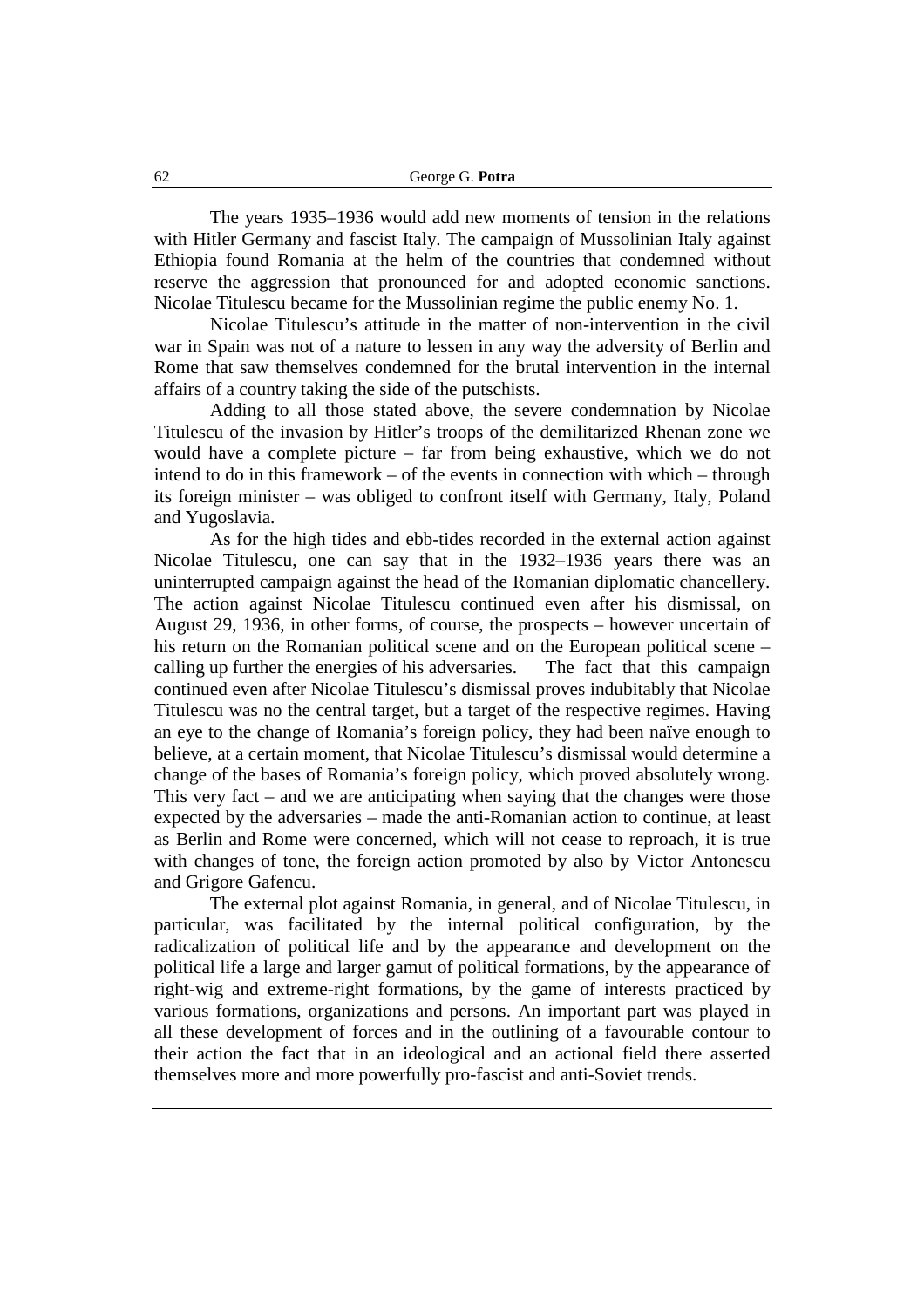There are, undoubtedly, some common notes to the anti-Titulescu action centres, inclusively in their relations with their relations with the political personalities and forces in Romania. But, it is also true that there are also important distinctive notes even when it it was about fascist, Hitler's of Mussolini's regimes, their cooperation not deterring them from, beyond common targets, to aim also to particular objectives.

As for Berlin, we should mention that in spite of the virulent anti-Titulescu attitude – he acted somewhat prudently, as not all the Romanian politicianism who pronounced themselves against the Romanian foreign minister – before anything else due to his policy as regards the Soviet Union – were for a rapprochement to Hitler's Germany. If politicians like A.C. Cuza, Octavian Goga and Ştefan Tătărescu were cultivated without reserves, not that same thing could be stated about Gheorghe Brătianu, Alexandru Vaida Voevod or V.V. Tilea. The Berlin leaders distinguished clearly those who wanted Nicolae Titulescu's dismissal in order to obtain the alteration of Romania's foreign policy, that is Romania's alignment alongside Hitler's Germany, and those who wanted only Berlin's help to knock out Nicolae Titulescu from the political game and to stop an evolutional process in the Romanian-Soviet relations. Thus, the frequency of contacts, the contents and level of discussions, the palpable nature of decisions, the continuity of relations were always used by Berlin to influence the interlocutor, to strengthen – by a plus of information and by furnishing the conclusions of their own analyses – their anti-Soviet and pro-German feelings (at least), to perfect new directions of action and for the identification the adequate means to outline short-term directions of action, as well as longer-term ones. There are sufficient reasons to say that Romanian politicians, maybe only some of them, asked directly for financial means for the propaganda of their own party through the intermediate of the press (Ştefan Tătărescu); it it not impossible that the same thing was done (or obtained without even asking for them) also by Octavian Goga and A.C. Cuza, leaders of the National Christian Party, or Gheorghe Brătianu, leader of the "young liberals". The reception their were offered in Berlin – meetings with Hitler, Rosenberg, Goering, Goebbels, a.o., – the favourable comments of the press strengthened their trumps (they thought so at least) on the Romanian political arena, multiplying their factional stock, the organizational experience the material means and the resonance chamber. The decoration of one of them (A.C. Cuza's son) was not wished as a reward for some merits, but as a first encouragement for what they had and wanted to do.

 Rome – whose aversion against Nicolae Titulescu dates back to at least 1922 – had also a lot of difficulties in stimulating the Romanian politicians. If the colonial policy of Italy was appreciated and considered differently in some Romanian political circles, being, paradoxically, by Nicolae Iorga, Octavian Goga, Gheorghe Brătianu, Mihail Manoilescu, the same thing cannot be said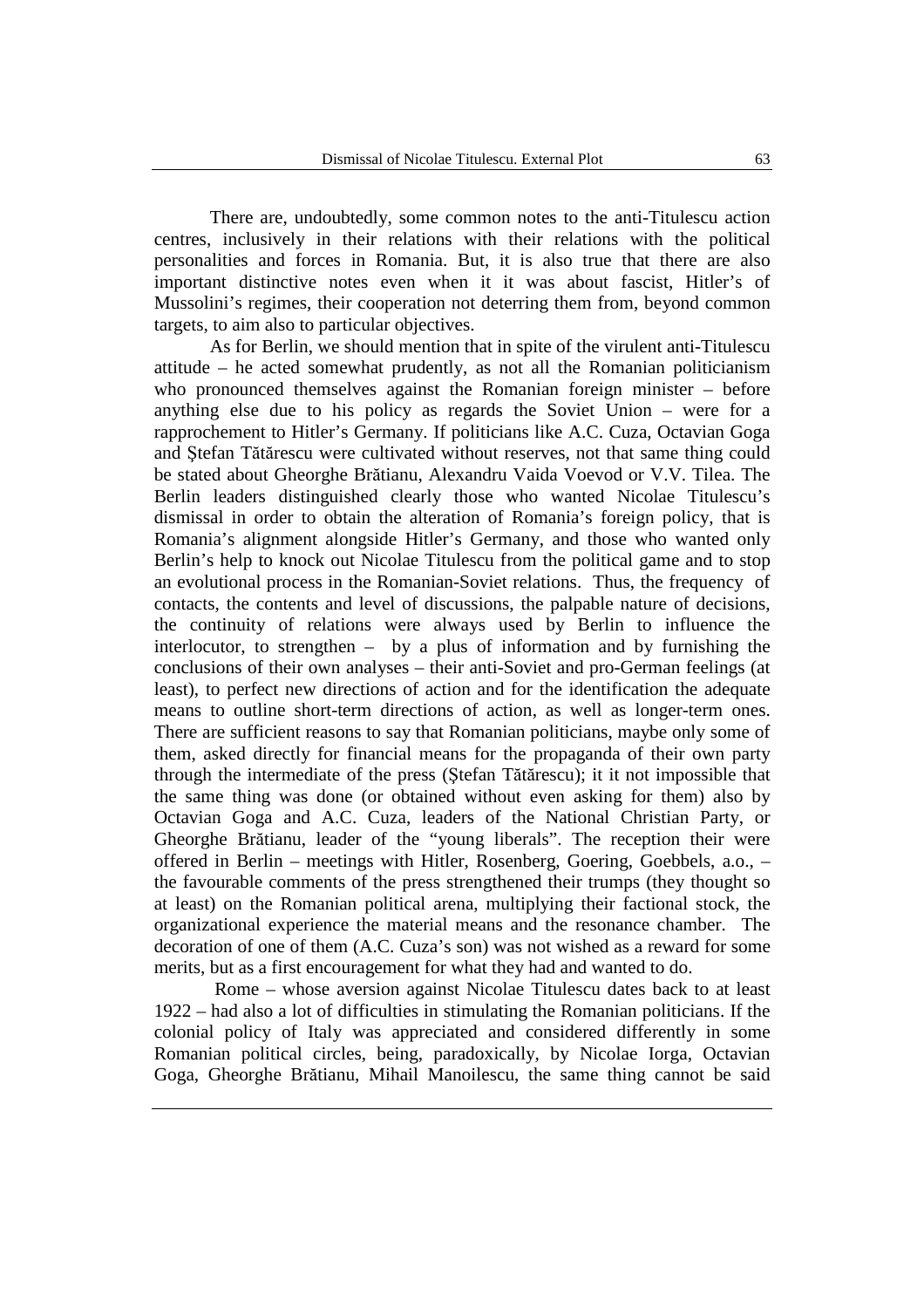about the clearly favourable stands adopted by Italy in support of Hungarian revisionism, about the violent and pathetic plea in favour of the territorial appetite of Budapest, categorically rejected by the huge majority of the Romanian political spectrum.

The campaign against Nicolae Titulescu had an organized character. Once the truth established, the leaders of the respective regimes have drawn into the anti-Titulescu action some central institutions of the respective state, governmental, or pro-governmental or party, offices and services.

The combating and (political and physical) elimination of Nicolae Titulescu was the subject of some complex and minute inter-departmental analyses, of some plans of action that united transnational forces and some exceptional financial and technical means.

This campaign against Nicolae Titulescu – intensified by the instauration of Hitlerism in Germany, of Beck's pro-fascist regime in Poland and of Stojadinović's pro-fascist regime in Yugoslavia – would become more complex, more diversified and branched out, more active, more coherent. The precise aims, the contents and amplitude of the actions, the establishment of precise responsibilities – in spite of the unloyal competition between all these organisms – justifies the appreciation that a real program was aimed at.

## **NOTES**

 $\overline{a}$ 

At the 25<sup>th</sup> commemoration of Nicolae Titulescu's death, the works *Nicolae Titulescu*, Scientific Publishing House, Bucharest, 1966 and *Nicolae Titulescu's Diplomatic Activity,*  Publishing House of the Socialist Republic of Romania, Bucharest, 1968 – signed by Ion M. Oprea – have brought, by the pages dedicated expressly to these subjects, new data (even if succinct) on this subject and contributed to the deeper explanation of some or other of multiple facets of the subject.

The study signed by I. Chiper and Fl. Constantiniu, *Din nou despre cauzele înlăturării din guvern a lui Nicolae Titulescu (29 august 1936),* (Again about the causes of the removal from the

<sup>&</sup>lt;sup>1</sup>The first results of the investigations done and the conclusions brought into relief by them were made known to the public on August 31, 1966, under the auspices of the Association of International Law and International Relations in Romania, Department of History of International Relations and of Romanian diplomacy: George G. Potra, *Înlăturarea lui Nicolae Titulescu din guvern – 29 august 1936* – (Nicolae Titulescu's Removal from the Government – August 31, 1936 – cf. "România liberă", September 1, 1966. Three years later, MI (Historical Magazine) put it at disposal its pages for the presentation, in a publicistic way, of some data and considerations connected with the removal of Nicolae Titulescu from Romania's political life: George G. Potra, 28−29 august 1936. În culisele "cazului" Titulescu (August 28−29, 1936. Behind the scenes of the Titulescu case, in MI, Year III, No. 9 (30), September 1969, pp. 50–54. As for us we continued all along 1966–2000 to fructify the results of our researches on the causes and factors that contributed to Nicolae Titulescu's removal from Romania's political life, on the echoes and consequences of this event, publishing more articles and studies which constitute themselves, we hope, into unpublished yet contributions to the file of the political act of August 29, 1936.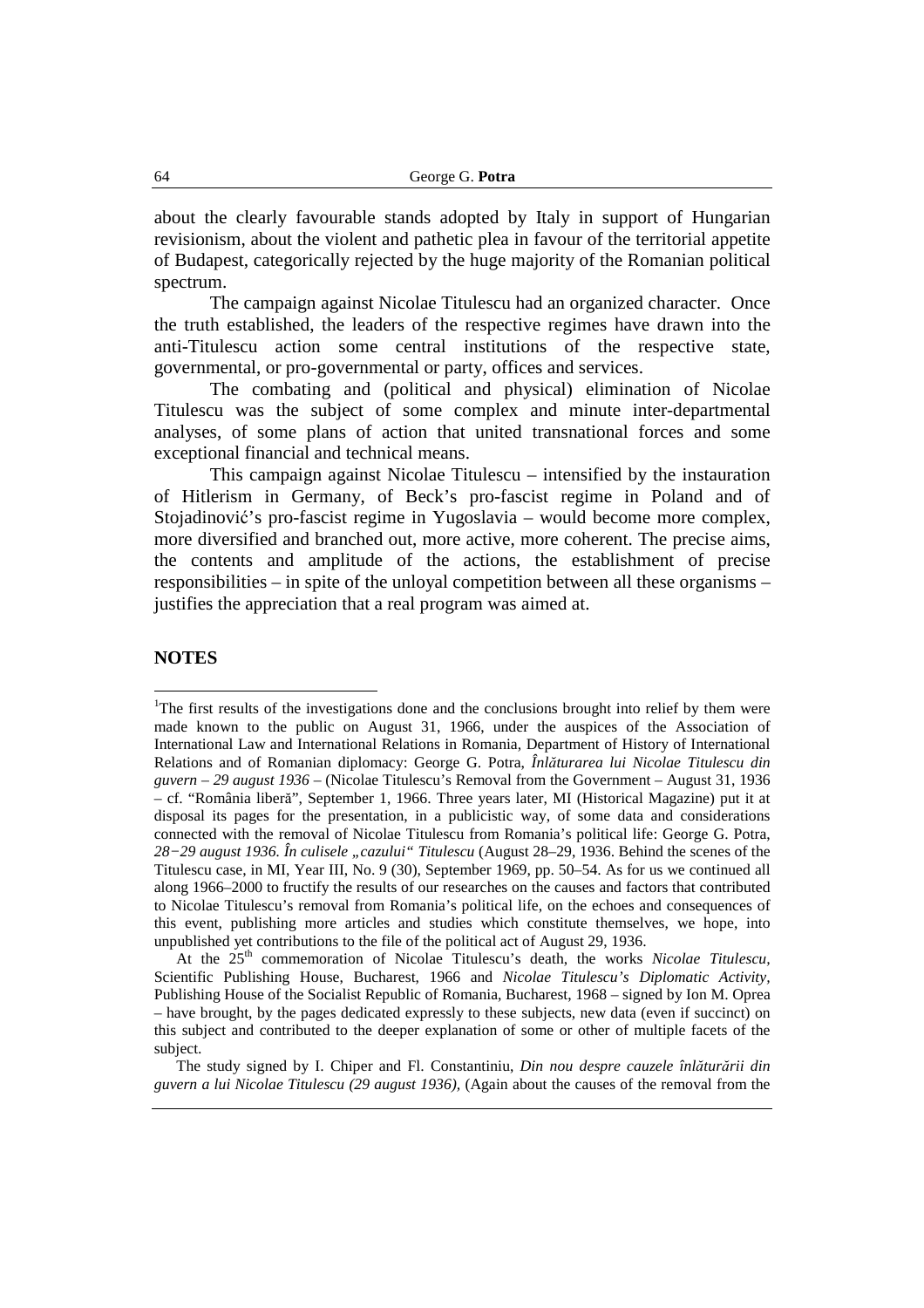Government of Nicolae Titulescu, in "Revista Română de Studii Internaţionale" (further RRSI), Year III, No. 2 (6), 1969, pp. 37−53 inscribes itself in the historiography of the matter until the end of the seventh decade as the most valuable contribution.

 $\overline{a}$ 

In 1982, the year of celebrating the centennial of Nicolae Titulescu's birth, there appeared some notable studies concerning various aspects linked to the causes, means, echoes and consequences of the removal of the Romanian politician and diplomat: George G. Potra, *Certitudine şi probabilitate privind elementele declanşatoare ale crizei de guvern din 29 august 1936* (Certitude and Probability regarding the elements that triggered the government crisis of August 9, 1936)*;* Gh. Buzatu, *"Dosarul Titulescu" de la Ministerul de Externe de la Berlin (The*  "Titulescu File" from the Berlin Ministry of Foreign Affairs); Gh. Buzatu, Valeriu Dobrinescu, *Responsabili şi martori ai demiterii* (Responsible for and Witnesses to the Dismissal)*;* N. Dascălu, *Demiterea lui N. Titulescu în presa internaţională* (N. Titulescu's Dismissal in the International Press)*,* in *Titulescu şi strategia păcii* (Titulescu and the Strategy of Peace), coordinator Gh. Buzatu, Junimea Publishing House, Jassy, 1982, pp. 275−293; 293−300; 300−304; 304−326.

Several studies dedicated to the same problem were published along times by the historians S. Mikulicz – Poland; Ž. Avramovski and M. Vanku – Yugoslavia; M. Teichman – Czechoslovakia; A. Kuzmanova – Bulgaria. Indispensable contributione are S. Mikulicz, *Wpływ diplomacji Sanacyjny na obalenie Titulescu,* in "Sprawy Miedzynarodowe", 1959, No. 7−8, pp. 104−123; Živko Avramovski, *Le Gouvernement yougoslave, les négociations du traité sovieto-roumain d'aide mutuelle et la chute de Titulescu,* in "Revue d'Etudes Sud-Est Européennes" (further RESEE), tome IV, 1966, Nos. 3−4, pp. 49l−512; Živko. Avramovski, *Pitanje sovjetsko-rumunskog pakta, pad Tituleskua i posledice za rumunsku spoljnopolitičku orijentaciju,* in *Istorija XX veka,*  Zbornik radova, VII, Institut Drustvenih Nauka, Odeljenje za istorijske nauke, Belgrad, 1965, pp. 5−77; Miroslaw Teichman, *Titulescu a rumunska zahranični politika. 1933−1936*, in "Československy Časopis Historicky, tome XIV, 1966, No. 5, pp. 667−684; Antonina Kuzmanova, *Le Limogeage du ministre des affaires etrangeres de Roumanie – Nicolae Titulescu (le 29 août 1936),* in "Etudes Balcaniques" (Sofia) (further EB-Sofia), No. 2, 1982, pp. 33−47; Milan Vanku, *La Guerre du petrole. L'attitude de Nicolas Titulesco dans la guerre froide entre la Roumanie et les puissances totalitaires (1935−1936),* in *Nicolae Titulescu. Précurseur de l'unité européenne,* Publishing House of the Romanian Academy, Bucharest, 1993, pp. 123−139. Remarkable is that the majority of those studies have appeared before the articles and studies on this problem of the Romanian authors.

<sup>2</sup>George G. Potra, *Politica asasinatelor politice* (The Policy of Political Murders)*,* in MI, Year XII, No. 12 (141), December 1978, pp. 41−44; Idem, *Proiectele diplomaţiei hitleriste vizează România* (The Projects of Hitler's Diplomacy aim at Romania)*,* in MI, Year XIII, No. 4 (145), April 1979, pp. 36−41; Idem, *14 august 1936. N. Titulescu – Pierre Cot. Multiplele consecinţe ale unui demers* personal (August 14, 1936. N. Titulescu – Pierre Cot. The Multiple Consequences of a Personal Demarche)*,* in MI, Year XIII, No. 10 (151), October 1979, pp. 42−45; Idem, *Ratatul pseudoprofet din Wilhelmstrasse nr.70 A (*The Fizzled out Pseudo-prophet in Wilhelmstrasse No. 70)*,* MI, Year XIV, No. 2 (155), February 1980, pp. 42−46; Idem, *Politik und Mord,* in "Rumänian Heute", No. 11, November 1981, pp. 43−44; Idem, *Titulescu – victima unei conspiraţii* (Titulescu – the victim of a Conspiracy)*,* in "Almanach of «Lumea» review 1985", pp. 75−92; Živko Avramovski, *Pitanje sovjetsko-rumunskog pakta*…, *passim*; Miroslaw Teichman, *Titulescu*…, *passim*; Milan Vanku, *La Guerre du petrole*…, *passim.*

<sup>3</sup>George G. Potra, *Romania's Foreign Policy (1932−1936) and Mussolini's Regime,* in "Romania−Pages of History" (further R-P of H), Year XI, Nos. 2−3, 1986, pp. 190−219 (also, in French, German, Russian and Spanish); Idem, *La politica esterra della Romania (1932−1936) e il*